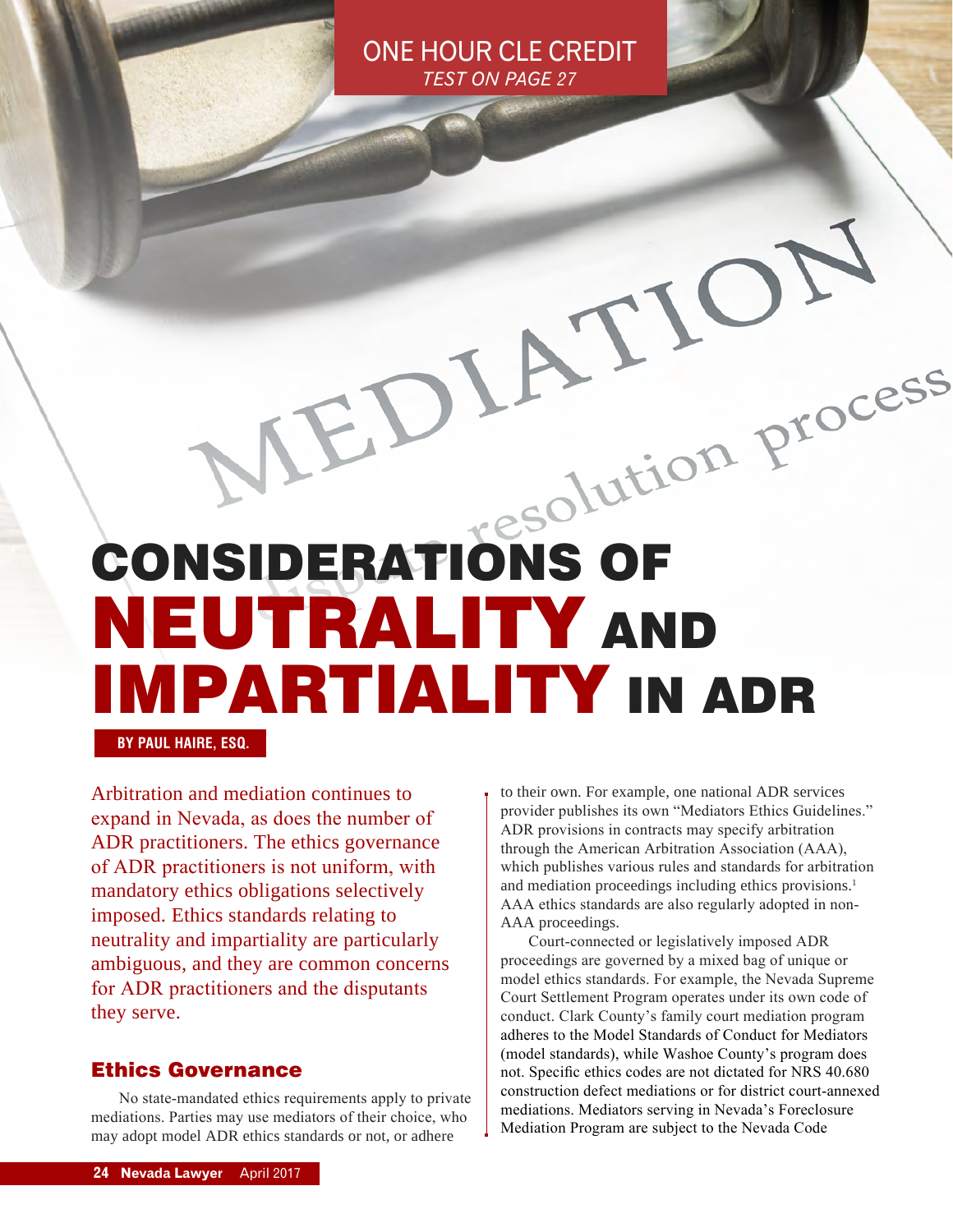of Judicial Conduct (NCJC) and the model standards. Mediation and arbitration of claims relating to residential property in common-interest communities ostensibly do not require adherence to a particular ethics guide.

Nevada has also enacted the Uniform Arbitration Act (UAA), applicable to "an agreement to arbitrate whenever made" after October 1, 2003.<sup>2</sup> The UAA includes ethics mandates and vacatur of awards for improprieties. The district court-annexed arbitration program does not impose unique ethics standards, but it references arbitrator disqualification "for any reason that would disqualify a judge under the NCJC."

#### Neutrality and Impartiality

While governance varies, guidance relating to neutrality and impartiality is largely uniform in admonition, but it can differ in specificity, obligation and standard by which each is evaluated.

In the ADR lexicon, "neutrality" and "impartiality" are often used in tandem or interchangeably. There is overlap in their conceptualization, but the terms are distinct in some features. Nevada's Rules Governing Alternate Dispute Resolution define arbitration and mediation as processes utilizing "a neutral third person." The model standards reference an "impartial third party." The AAA Code, recognizing that organization's use of party-appointed arbitrators, states "it is preferable for all arbitrators … to be neutral, that is, independent and impartial." The UAA equates neutrality with a lack of "a known, direct and material interest in the outcome of the … proceeding, or a known, existing and substantial relationship with a party."<sup>3</sup>

Dictionary definitions of "neutral" include "not aligned with or supporting any side or position in a controversy" or "not supporting or helping either side in a conflict." These definitions in an ADR context imply a *distance* from the parties and their dispute, created by a lack of affiliation to any party, a disinterest in the matter and an open-minded approach to confronting the dispute. The ADR practitioner comes from outside the parties' conflict, having no commitment or connection to either side or to the contest.4

The model standards define "impartiality" as "freedom from favoritism, bias or prejudice" and state a mediator "should not act with partiality or prejudice based on any participant's personal characteristics, background, values and beliefs, or performance at a mediation, or any other reason."5 Other guides add that bias based on a pre-existing opinion about the merits of the dispute should also be avoided. The AAA Code contemplates an arbitrator's knowledge of the parties and expertise in the area surrounding the dispute. However, prejudgment of factual or legal matters is proscribed.<sup>6</sup> Then in contrast to

neutrality, impartiality may be viewed as an *equidistance* from the parties and dispute, meaning fair and equal attention and consideration to all parties and their positions regardless of the characteristics of the parties or dispute.

Impartiality is also addressed in terms of conflicts of interest presumed antithetic to impartiality. The model standards state a mediator "shall avoid a conflict of interest or the appearance of a conflict of interest [that] can arise from involvement … with the subject matter of the dispute or from any relationship between a mediator and any mediation participant … that reasonably raises a question of impartiality." A mediator "shall make a reasonable inquiry" into facts a "reasonable individual" would consider likely to create a conflict of interest. Further, a mediator "shall disclose … all actual and potential conflicts of interest that are reasonably known … and could reasonably be seen as raising a question about

the mediator's impartiality." Waiver of disclosed conflicts is possible, unless a conflict "might reasonably be

#### A mediator "shall make a reasonable inquiry" into facts a "reasonable individual" would consider likely to create a conflict of interest.

viewed as undermining the integrity of the mediation."7

The AAA Code states arbitrators "should make a reasonable effort to inform themselves of any interests or relationships" that could present conflicts. The code adds that "[a]ny doubt as to whether or not disclosure is to be made should be resolved in favor of disclosure." Relative to relationships, the AAA Code specifically points to existing or past relationships with "any party or its lawyer [and] with any co-arbitrator." Waiver of disclosed conflicts in arbitration may also occur, absent an arbitrator's subjective belief that a conflict prevents even-handedness.<sup>8</sup>

The UAA requires disclosure of "any known facts that a reasonable person would consider likely to affect impartiality," including financial or personal interest in the outcome, "an existing or past relationship with any of the parties … [or] their counsel." NRS 38.227(1). The failure of an appointed neutral arbitrator to make such disclosures "is presumed to act with evident partiality," mandating vacatur of the arbitration award. NRS 38.227(5); NRS 38.241(1). In Nevada, evident partiality is established when nondisclosure gives rise to a "reasonable impression of partiality."<sup>9</sup>

The NCJC requires the performance of all judicial duties "fairly and impartially" and "without bias or prejudice" and disqualification is required where "impartiality might reasonably be questioned."

*continued on page 26*